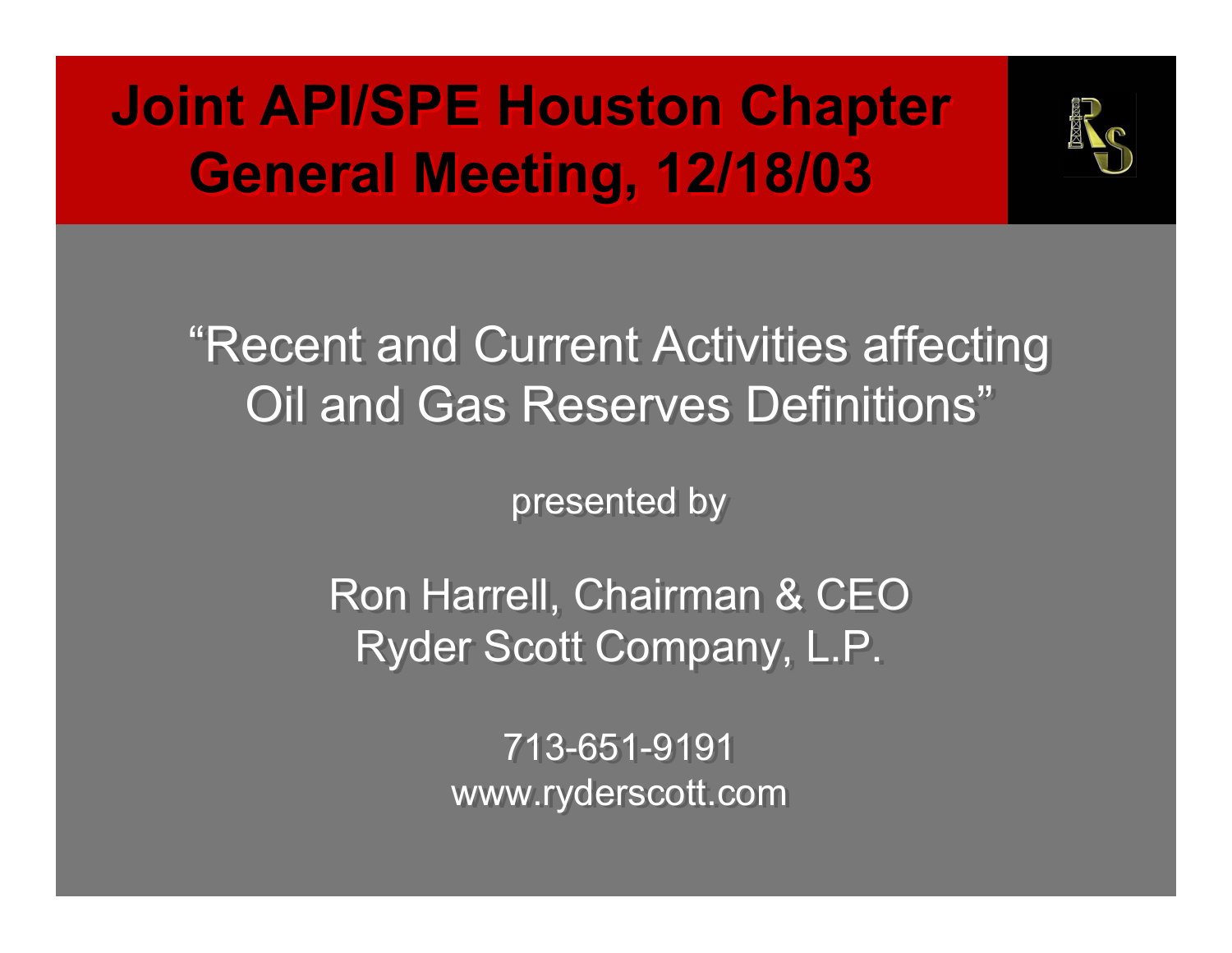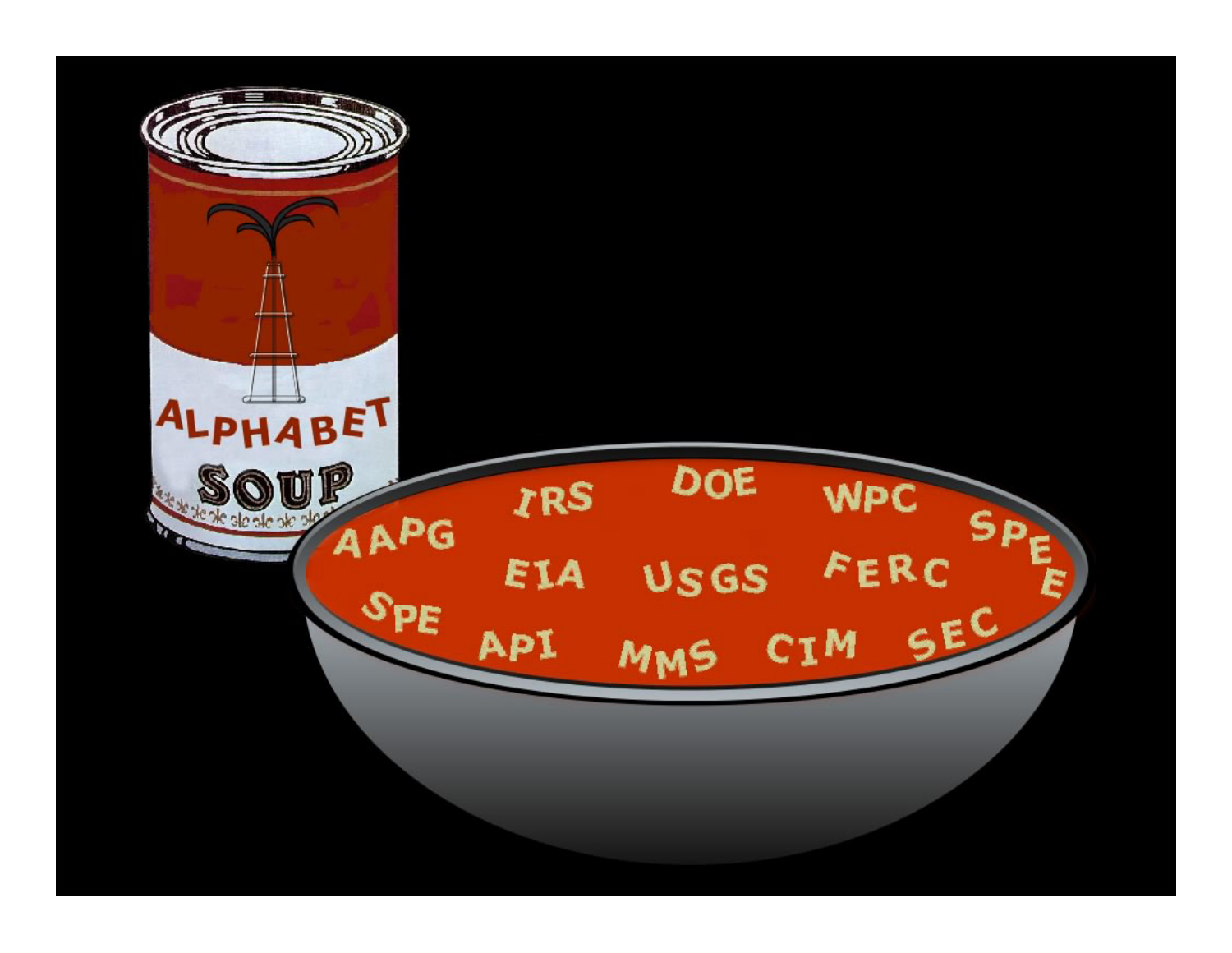# **Background of 1997 SPE/WPC Background of 1997 SPE/WPC Petroleum Reserves DefinitionsPetroleum Reserves Definitions**



- Joint effort of WPC and SPE in establishing Proved, Probable and Possible reserves definitions
- 9-person committee, worldwide representation, observers from EIA, AAPG, WPC, SPEE, SEC (invited but declined)
- WPC represents 59 oil-producing countries
- Introduced definitions for probabilistic methodology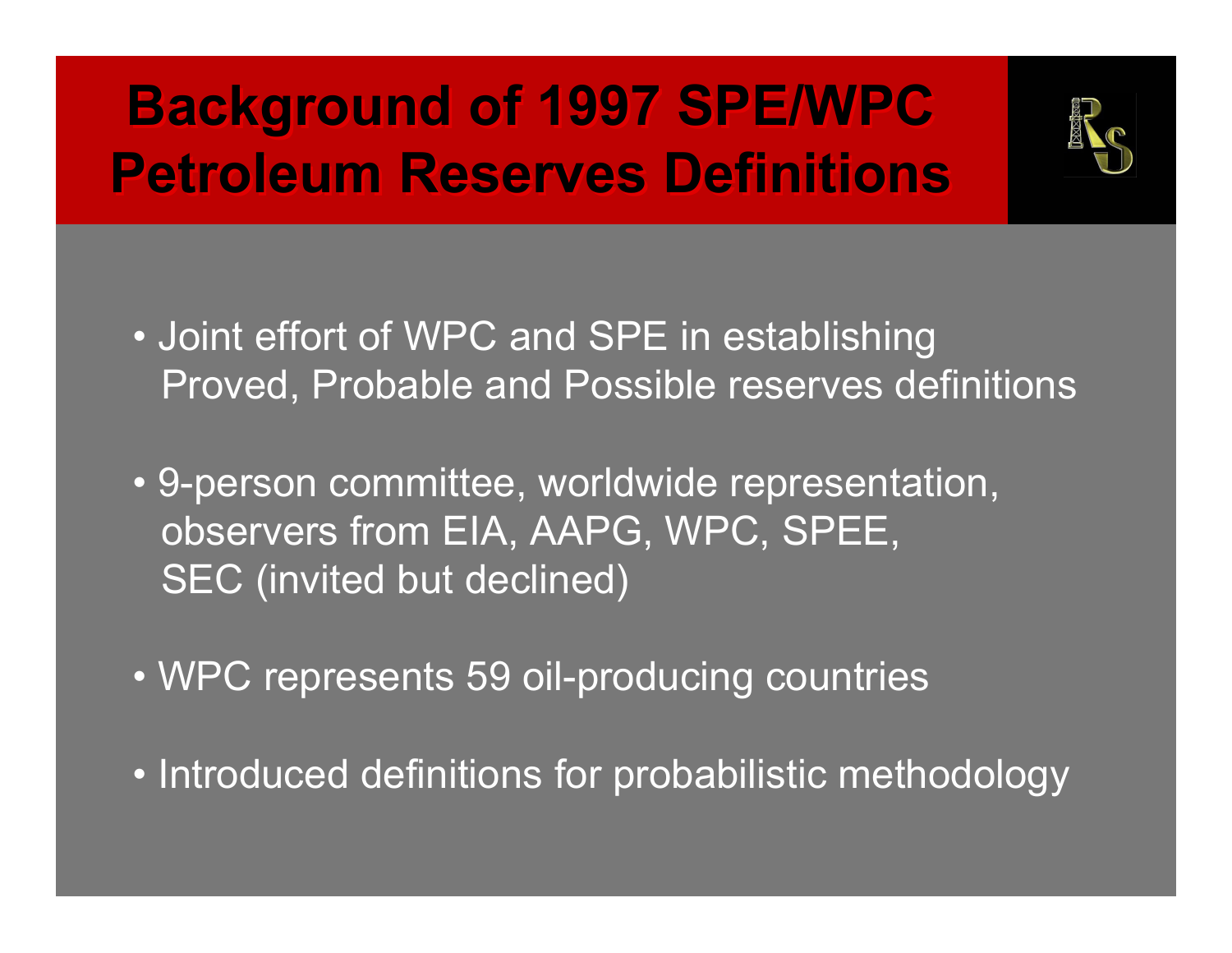# **Current SPE Reserves Committee Activities**



- Working toward publication of glossary relevant to reserves/resource definitions
- Cooperating with United Nations and Russian Federation in efforts to "harmonize" reserves definitions
- Recommendation made to SPE board in October to initiate communications with US SEC
- Recommendation generated through 4-person subcommittee consisting of 3 major oil companies and 1 consulting firm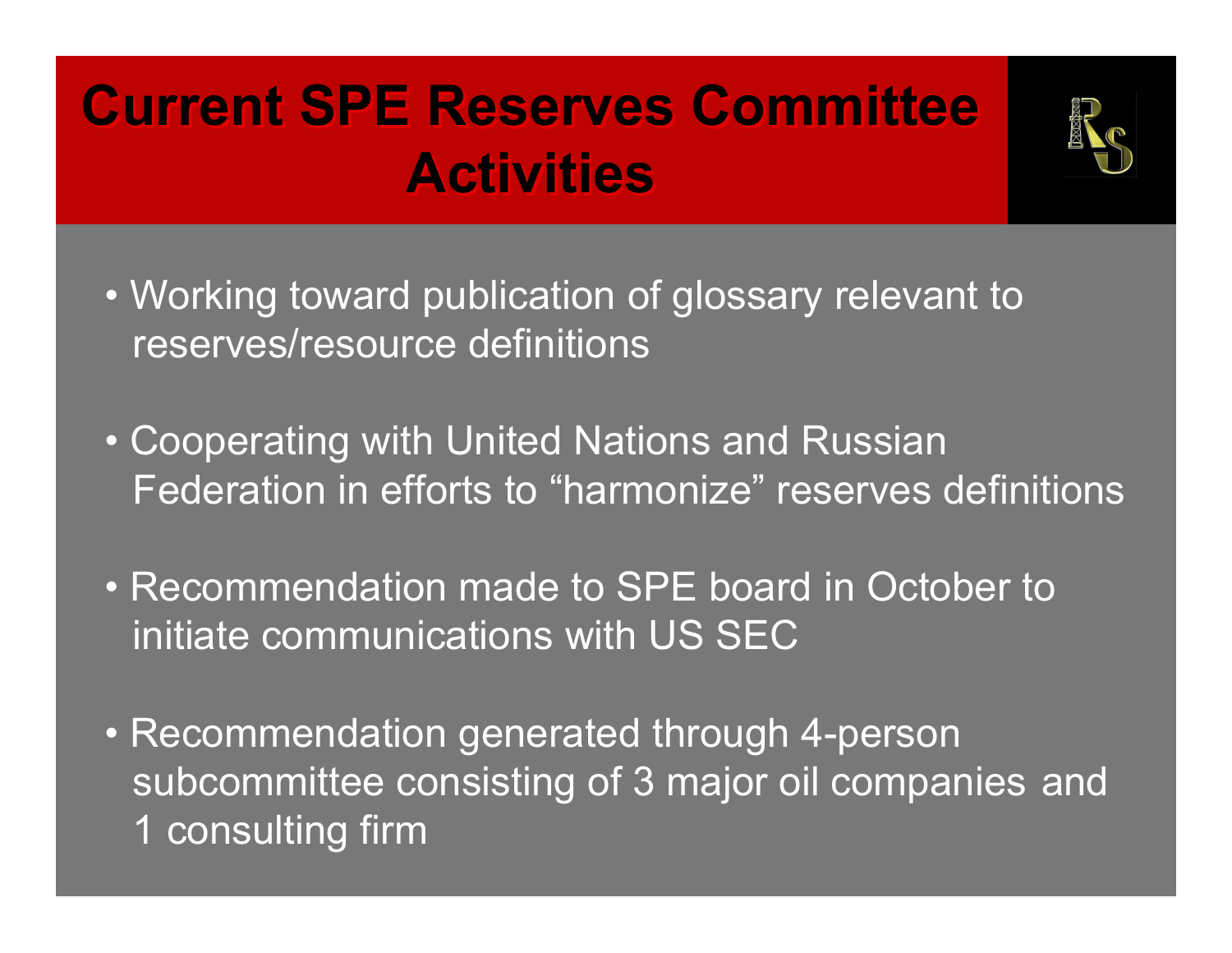# **SPE - SEC Dialogue SPE - SEC Dialogue**



- Letter sent from SPE President, Kate Baker, on November 7, 2003 to Roger Schwall, Assistant Director, Office of Corporate Finance, SEC
- Offer extended to establish broad-based committee or group of SPE members to assist SEC in a better understanding of (1) industry reliance upon technology in estimating and classifying reserves and (2) other matters that may be of interest to the SEC
- Not "Advisory Panel" Simply a resource or focus group to serve at request of SEC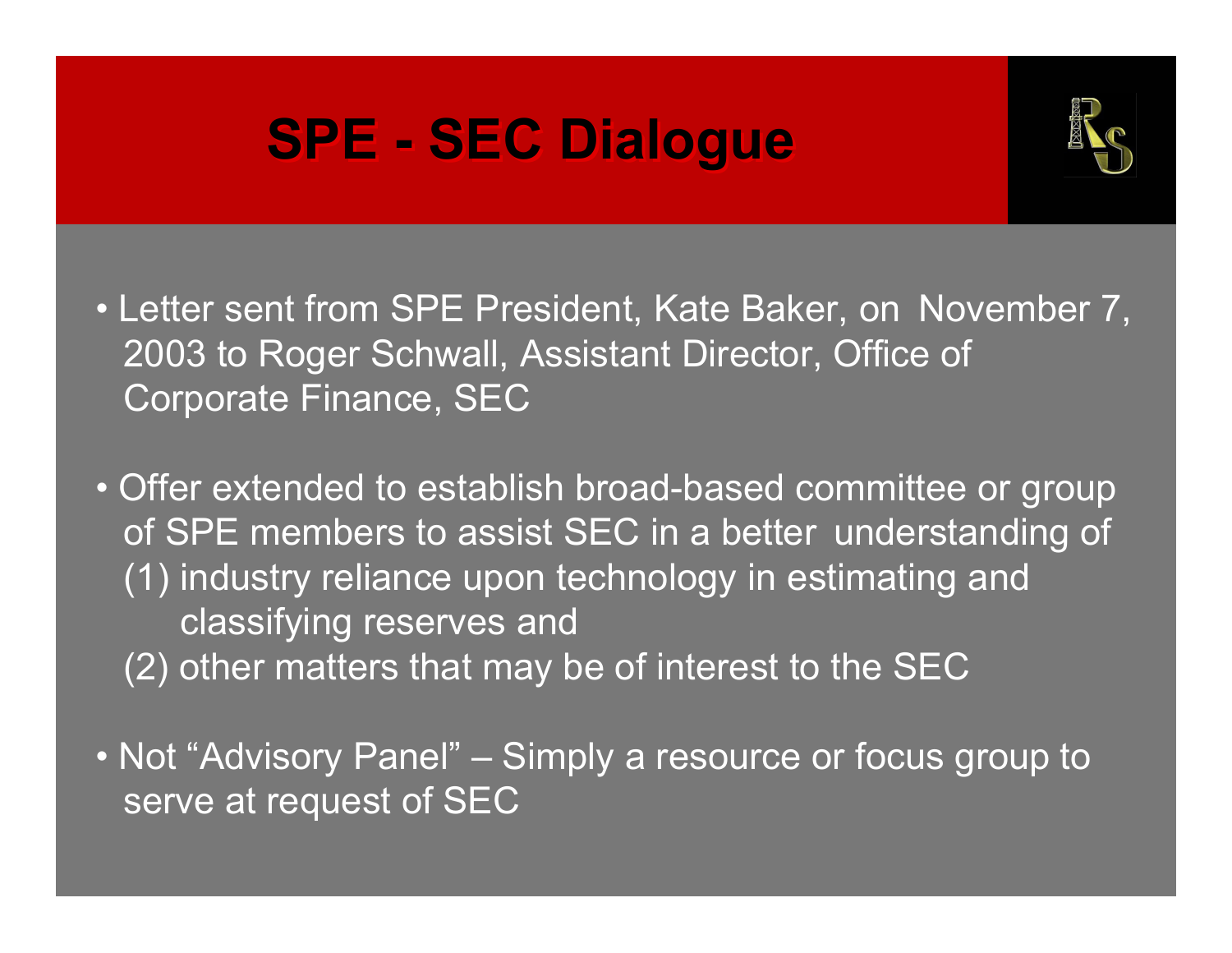**Increased Surveillance andIncreased Surveillance andEnforcement by SEC Enforcement by SEC**



- "Comment Letters" from SEC engineers
- Inquiries about certain reserves issues
- Example: Oct 2002 letters to 55 producers regarding flow testing
- Letters may lead to "debooking" of reserves
- 14% of producer attendees at October 28, 2003 SPEE Forum have been asked by SEC to "debook" certain reserves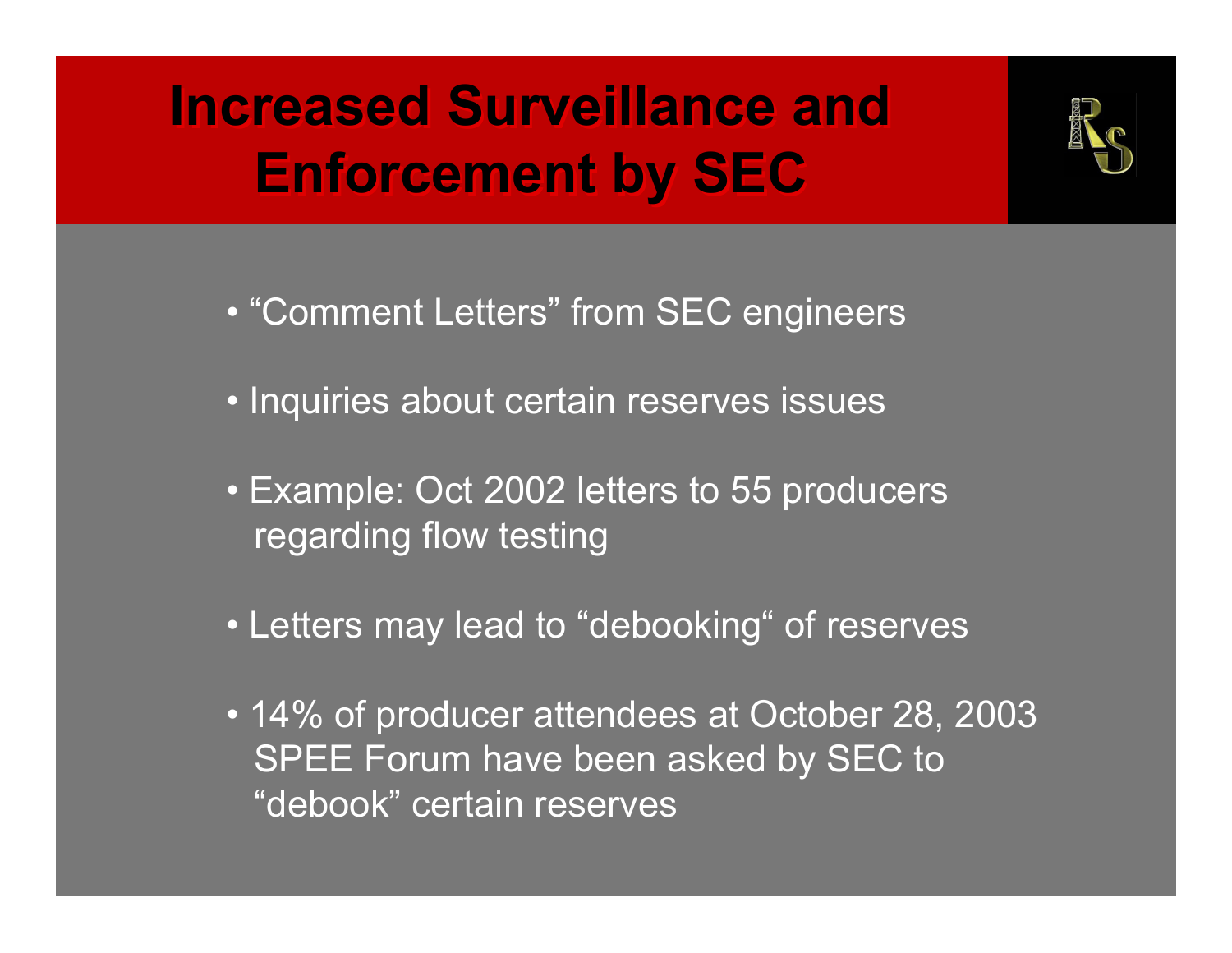#### **SPEE Forum Series SPEE Forum Series**



- Begun in 2000 by SPEE as effort to create better understanding (and dialogue) between industry and SEC
- 80 attendees in 2000, 120 in 2001, 120 in 2002 and 209 in 2003
- Both SEC engineers attend and render opinions on matters that are not well understood
- Hypothetical "case studies" presented to determine **SEC position and interpretation**
- Cases include all "Hot-Button" issues described in following slide plus others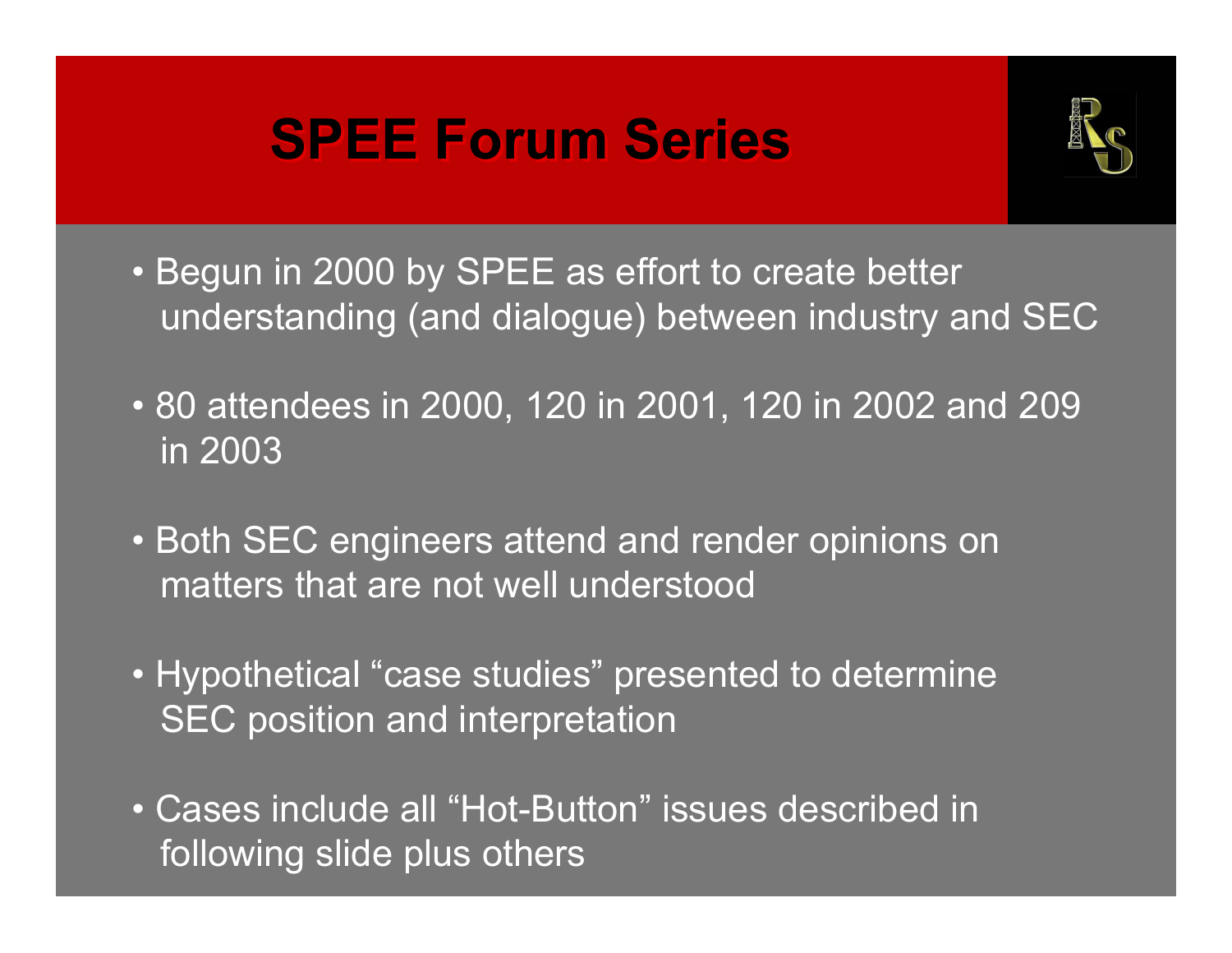### **More on Comment Letters More on Comment Letters**



#### Questions from an October 2003 letter to a reporting company:

- Identify all independent engineering firms used during the past 5 years.
- What properties were reviewed?
- How much the firms were paid for work on projects other than year–end type work?
- If the firms were discharged, reason(s) why?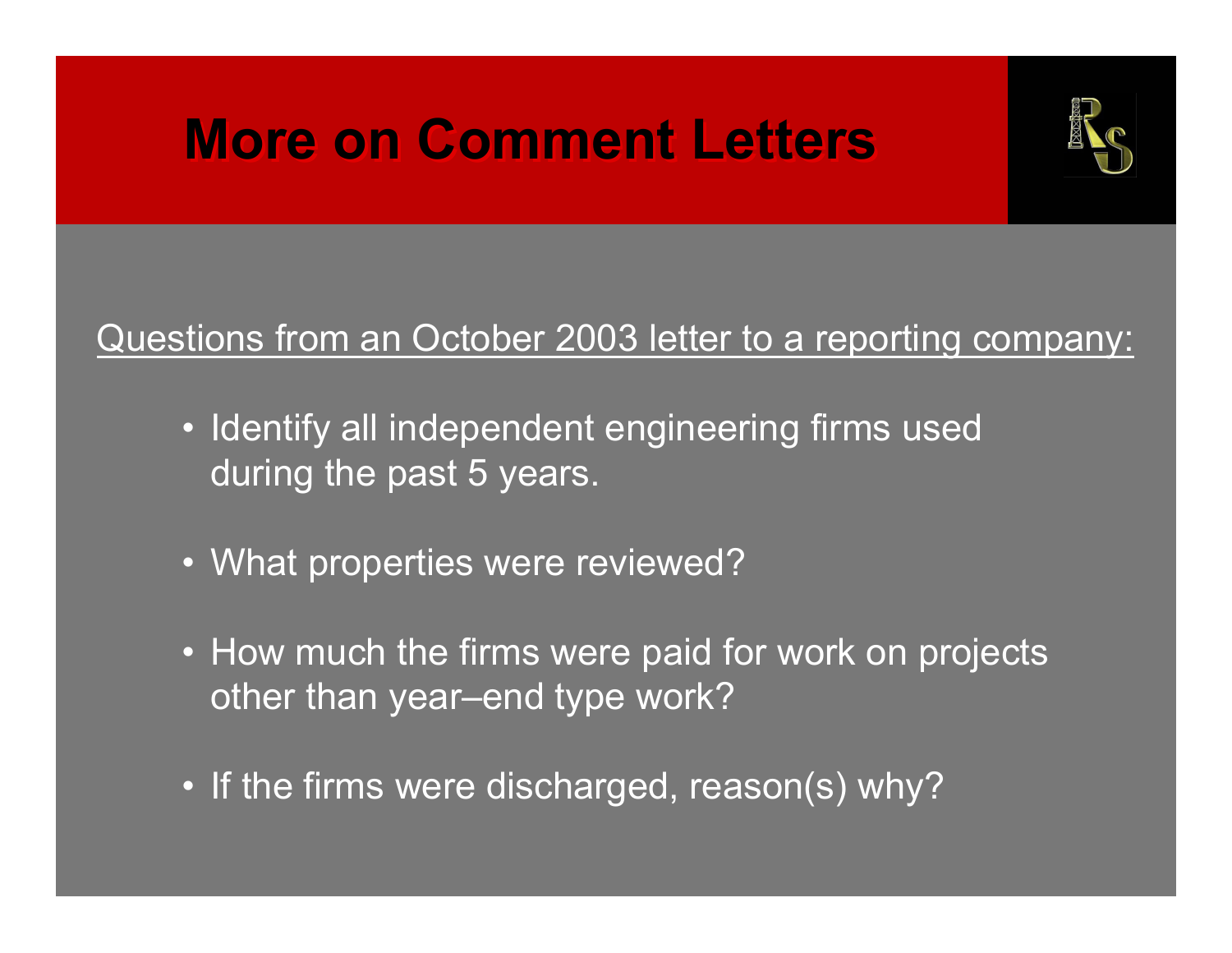### **Even More About Comment Letters**



Review and inquiry may be prompted by:

- 1. Routine inquiry of all IPOs and securities offerings
- 2. Interest triggered by press releases
- 3. Rotating three-year reviews
- 4. Third-party requests
- 5. Whistle-blowers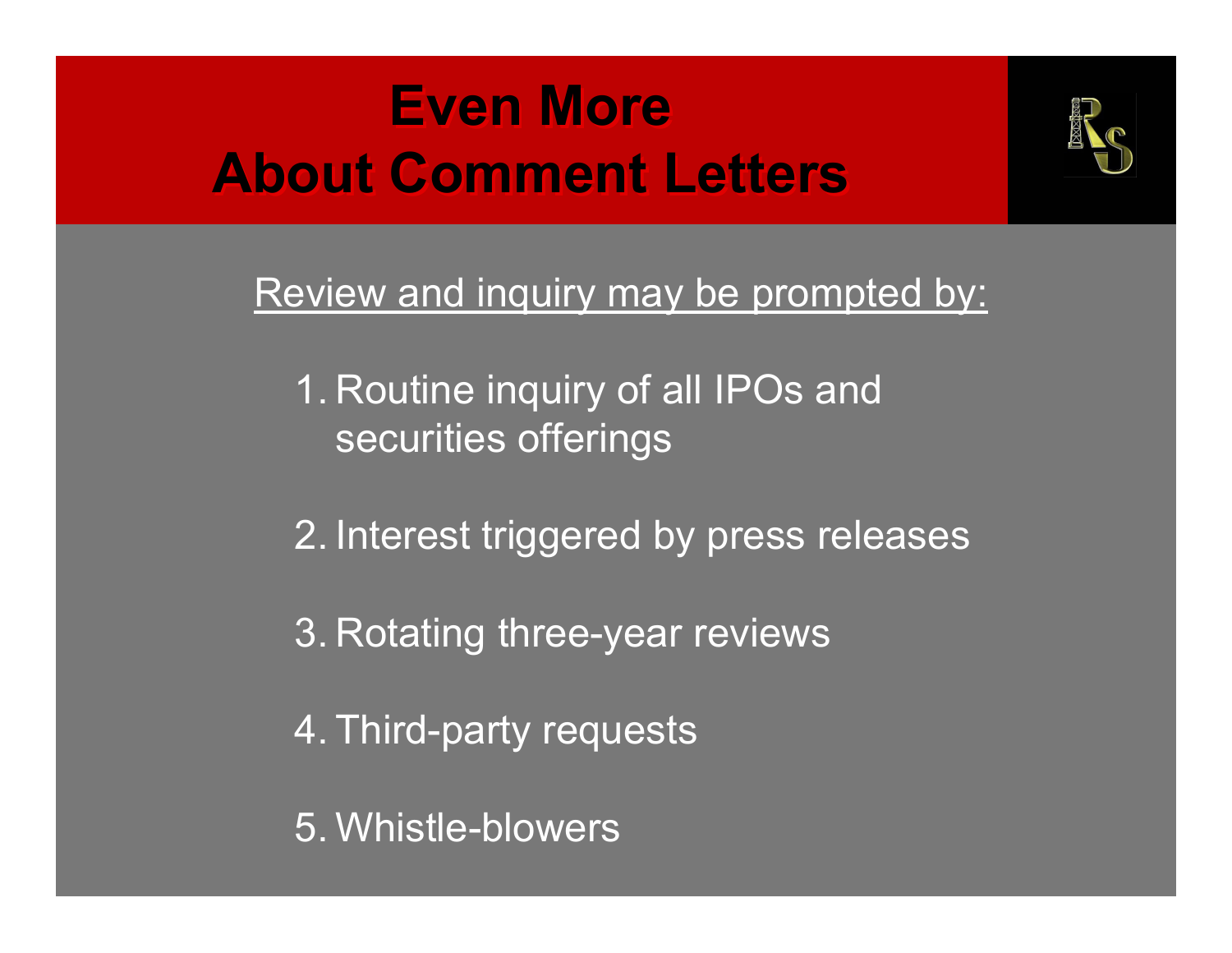### **Excerpts from Excerpts from 10/28/03 Forum10/28/03 Forum**



Ron Winfrey "... we think unproved reserves, the probable reserves, deserve some light of day. The push will necessarily come from the industry, not from the internal folks of the SEC."

Ron Harrell (Moderator) "If such a movement were to be instituted or instigated, would that come from an individual company, an organization like the SPEE, would that come from SPE, API ?"

Ron Winfrey "Yes"

Jim Murphy "Any or all of the above"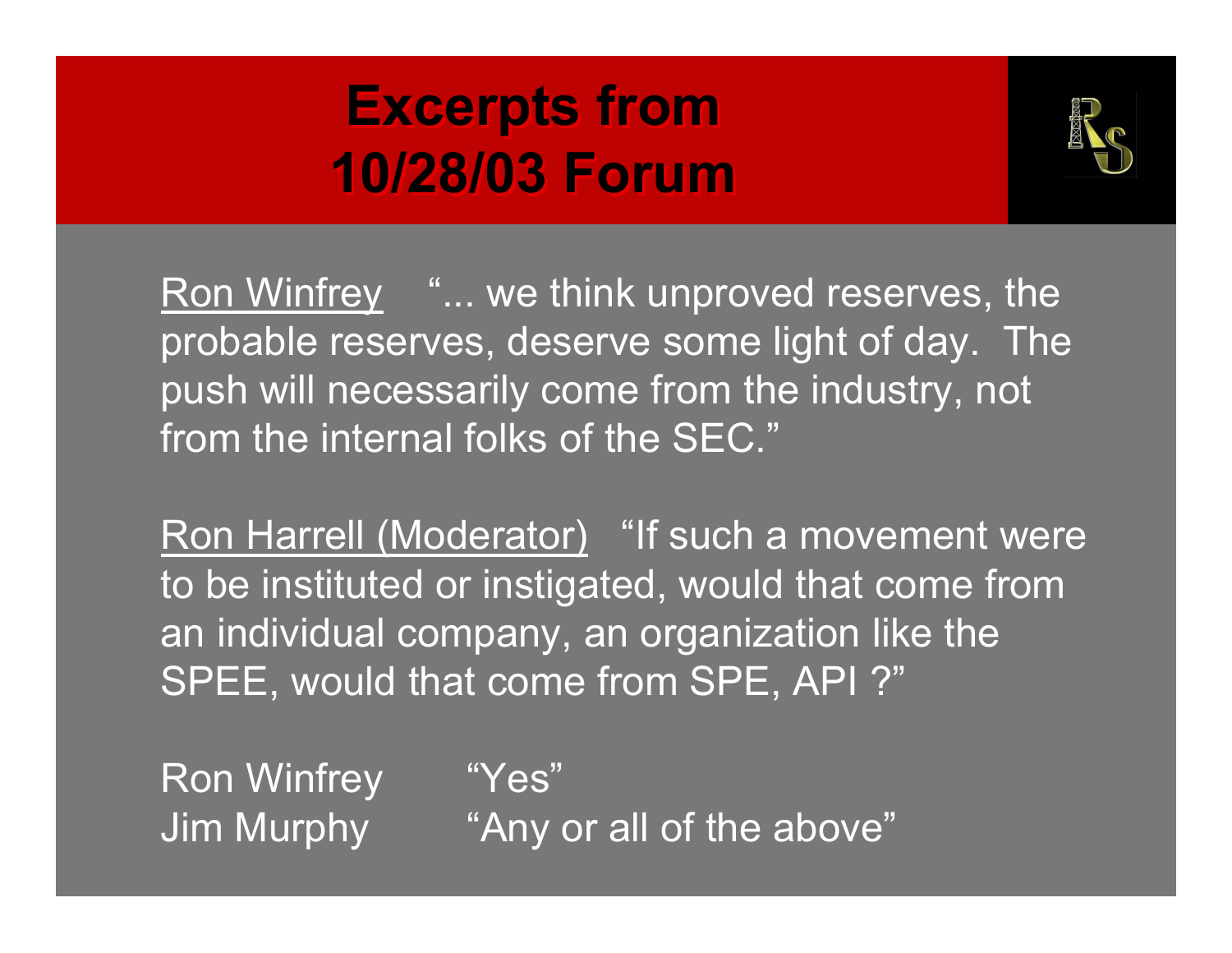#### **More Excerpts from the More Excerpts from the 10/28/03 Forum10/28/03 Forum**



Jim Murphy "If you are an independent engineer, you should realize that, although you are hired by management and report to them, the check you receive for your services comes from the Company, who are really the Shareholders. You have an obligation to the Shareholders to provide a fair, honest and unbiased reserves report."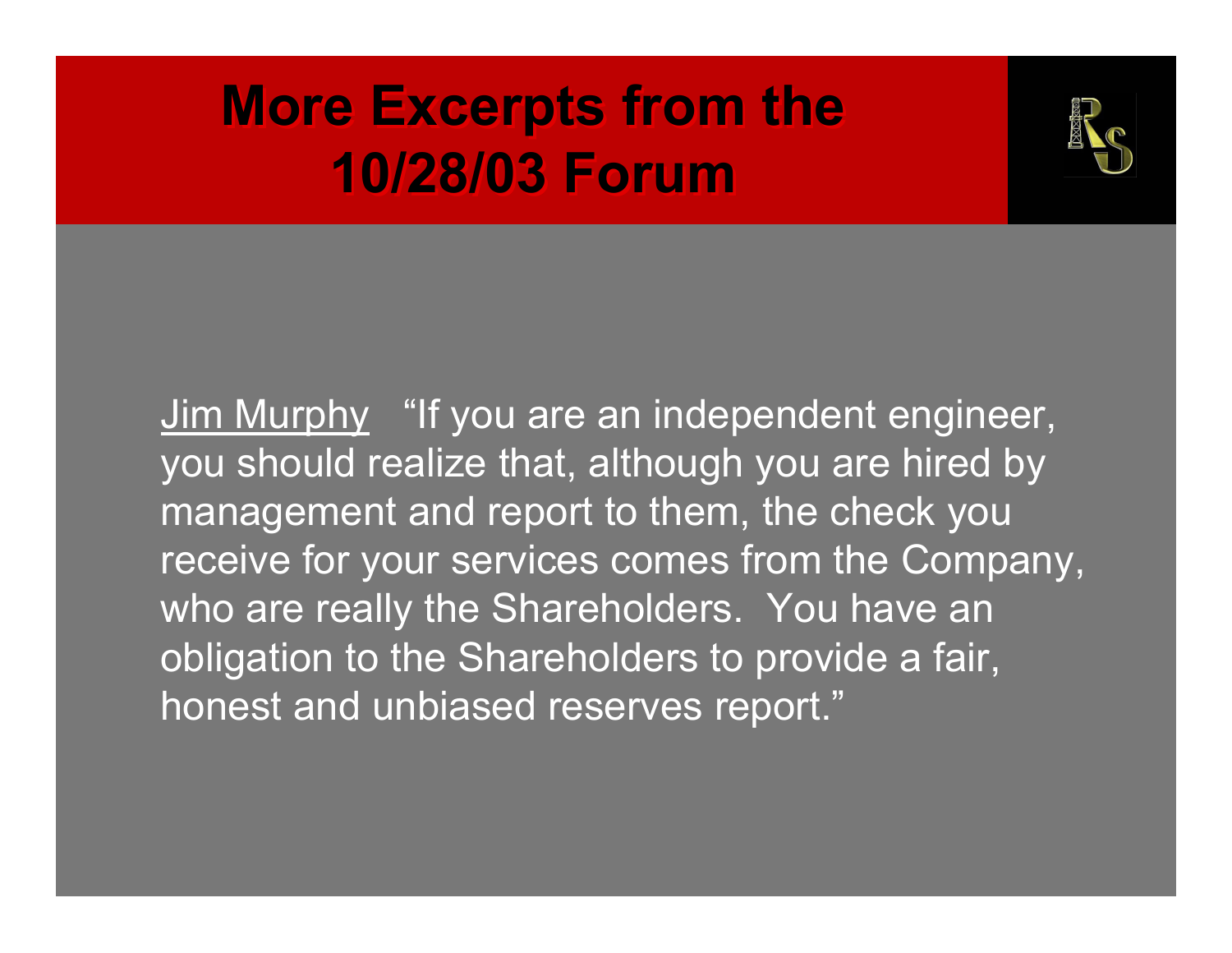#### **Even More Excerpts from the Even More Excerpts from the 10/28/03 Forum10/28/03 Forum**



Jim Murphy "If the SEC feels that reserves that have been booked as proved do not meet the requirements of being classified as proved reserves .... and they have a material effect on the company's financial statement, we will request that the company not only take the write-down if necessary, but also restate their reserves and financials for the past periods the reserves were on the books."

(Continued next slide)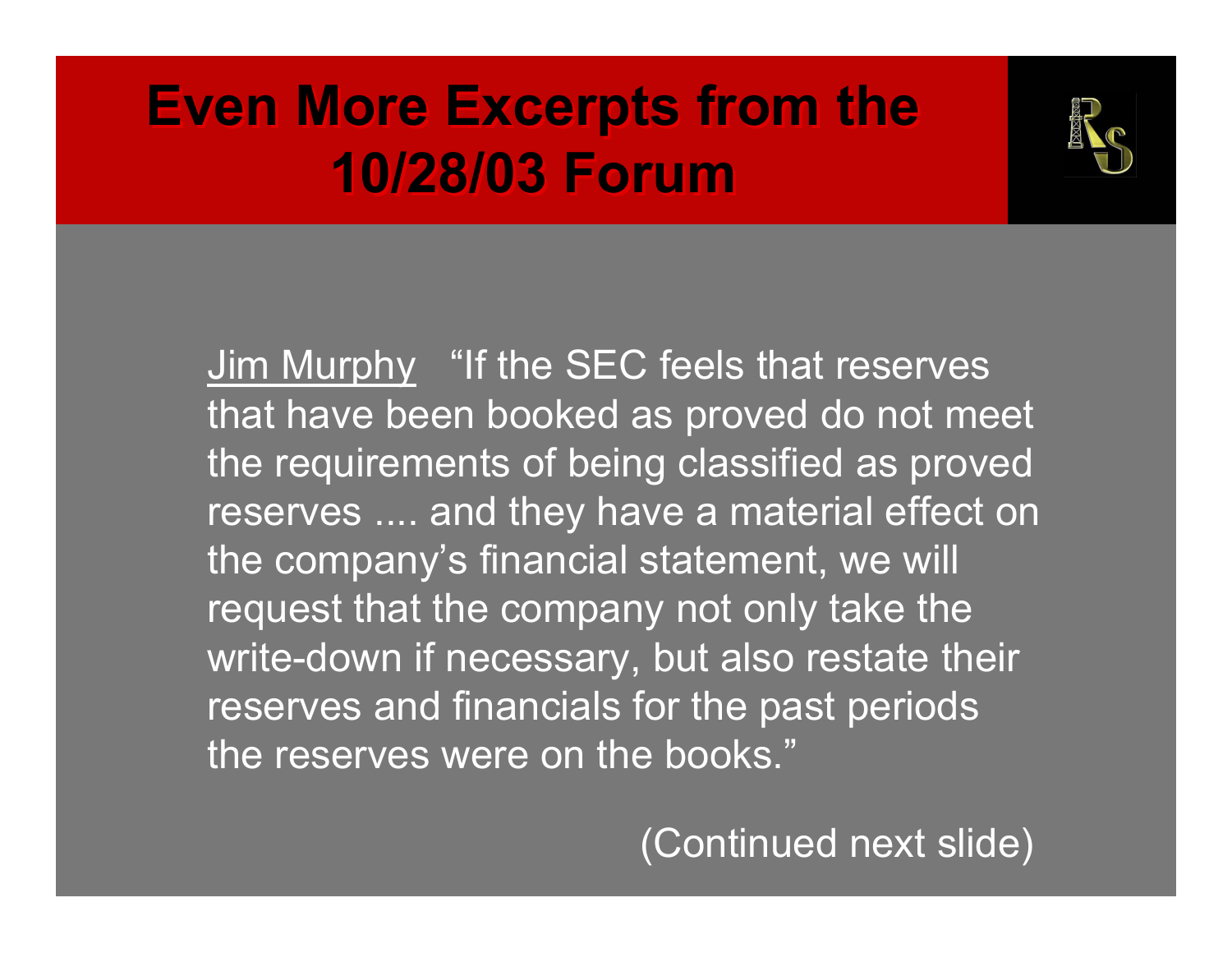#### **Even More Excerpts from the Even More Excerpts from the 10/28/03 Forum10/28/03 Forum**



"This may have serious consequences under the new Sarbanes-Oxley Act of 2002 because the officers of the company will have had previously certified the financial statements as being correct. Engineers appear to have additional liability under the act, as well; but this is yet to have been tested in court."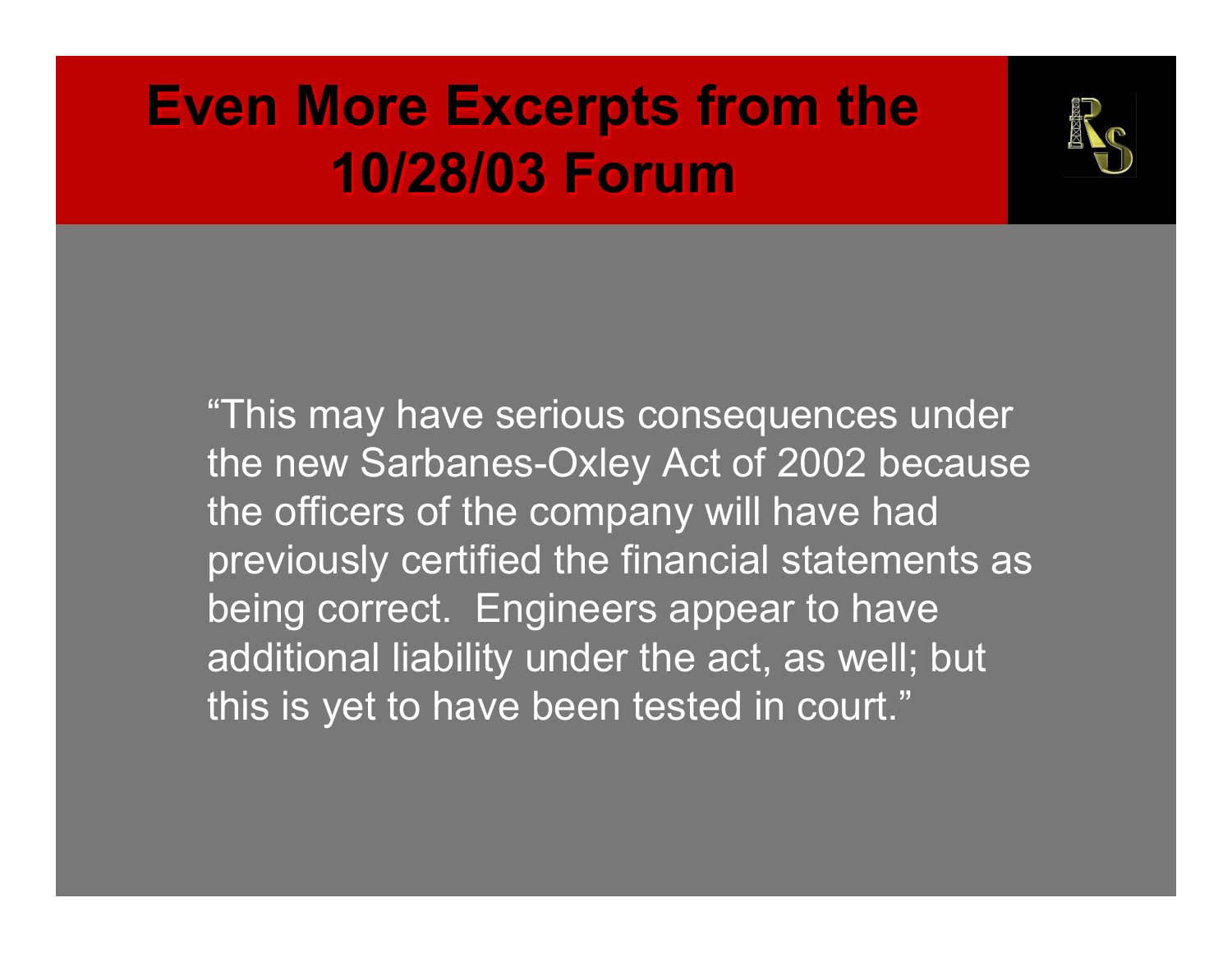# **Effect of the Sarbanes-Oxley Act of 2002 (SOX) Sarbanes-Oxley Act of 2002 (SOX)**



Most significant securities law since 1933 and 1934 Securities Acts

Increased level of concern by: (1) Regulators (SEC) (2) Boards of Directors (3) Corporate management (4) Accounting firms (5) Financial Rating Agencies (6) Internal Reserves Audit Policies and Procedures (7) Increased involvement by third-party firms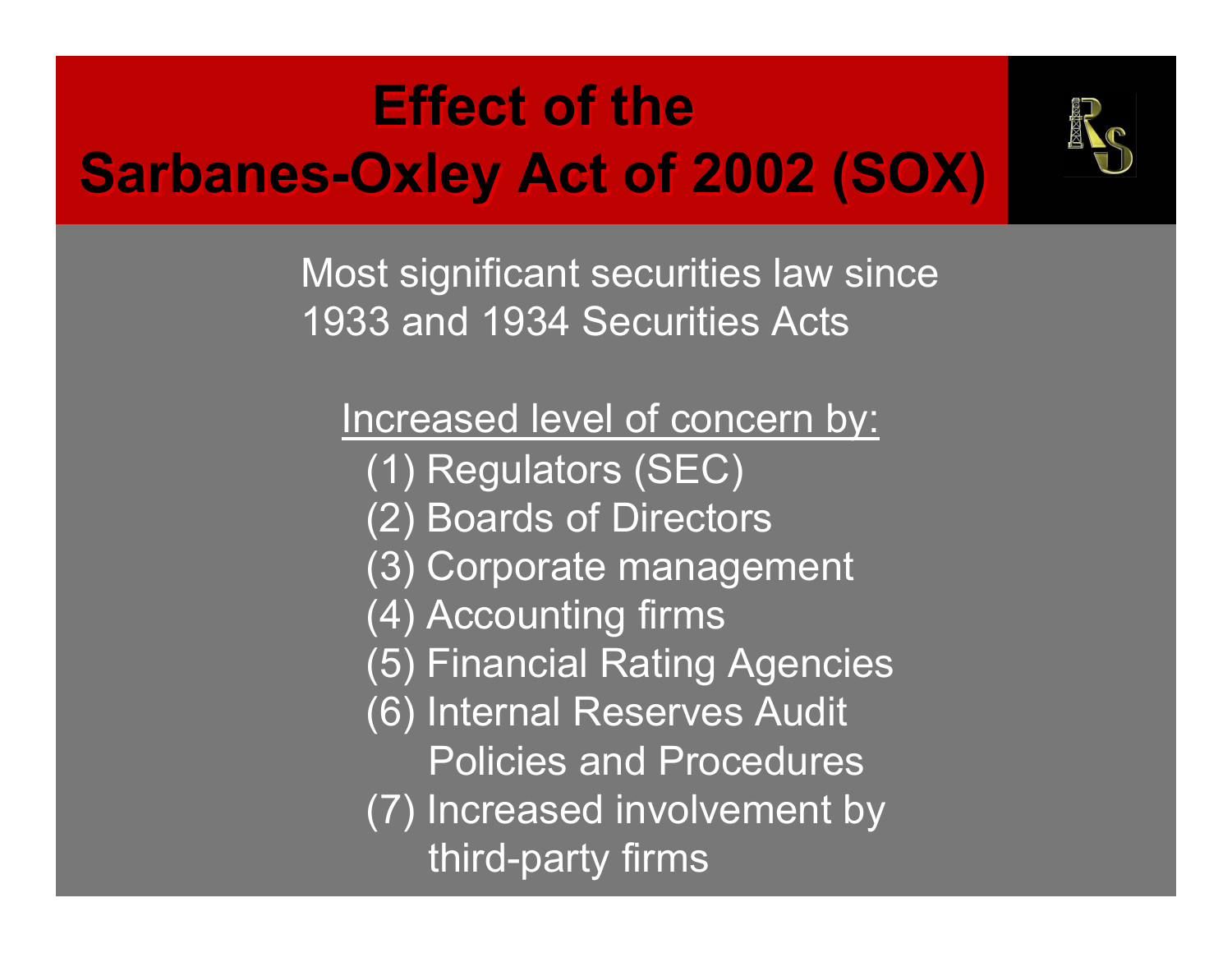### **Continuing SEC Continuing SEC "Hot Button" Issues"Hot Button" Issues**



- (1) Year-end pricing (spot)
- (2) Recovery factors (relatively new concern)
- (3) Requirement for flow-testing (under study)
- (4) Undeveloped reserves (PUDs)
- (5) Lowest-known hydrocarbons
	- well bore data only (reversal of earlier position)
- (6) Interpretation of PSCs
- (7) Sales of non-hydrocarbons
- (8) OPEX to include appropriate overhead costs
- (9) Reliance on 3-D seismic
- (10) Industry confidence in MDT data
- (11) Assurance of adequate markets
- (12) GTL reserves
- (13) Attribution of reserves to NPIs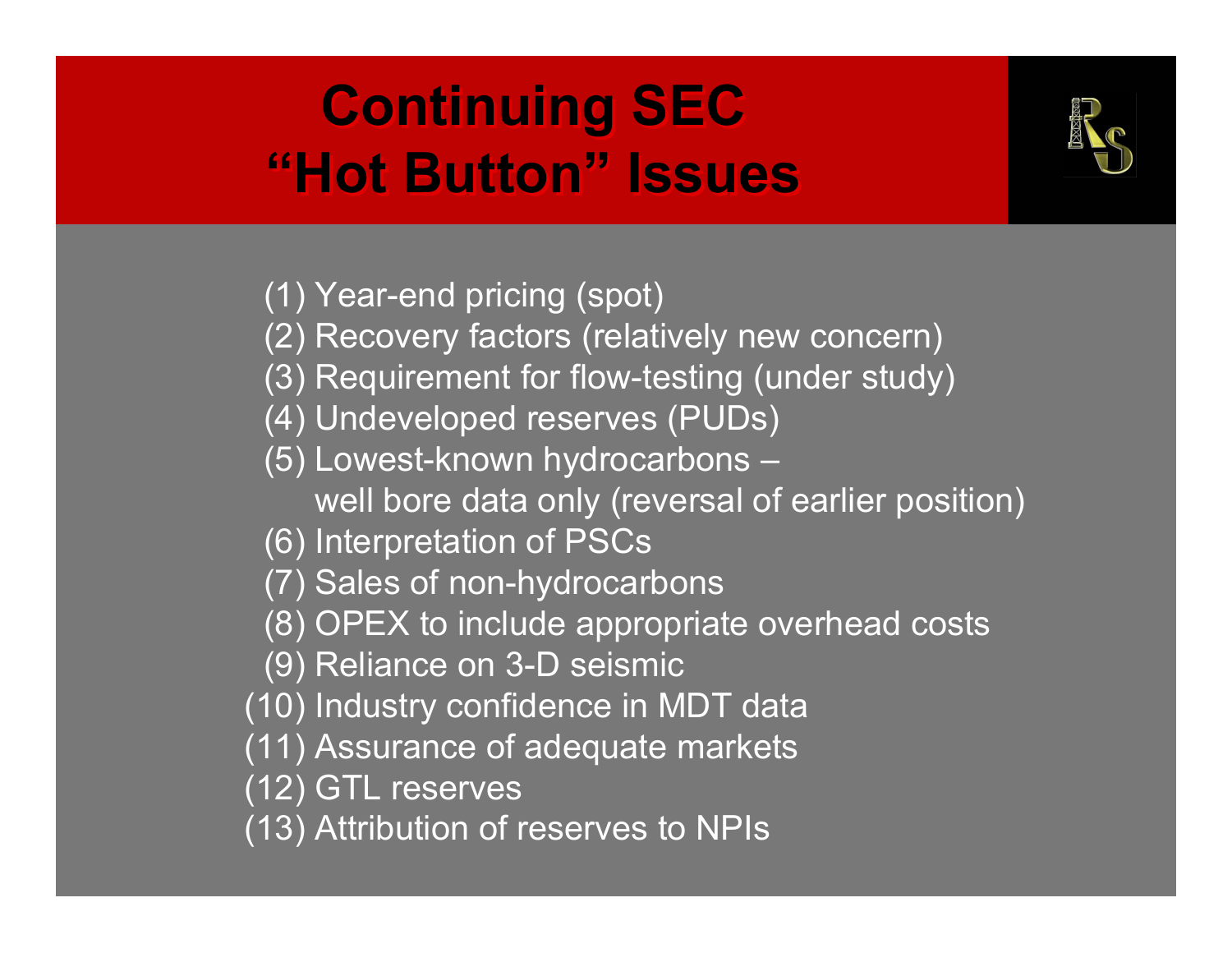#### **SEC 10-K Disclosures SEC 10-K Disclosures**



- Revenues from non-hydrocarbon sales
- Significant (material) events post December 31
- Alternate pricing (reasonable) cases
	- 1. Higher prices same reserves
	- 2. Lower prices reduced reserves
- Financial effect of price hedging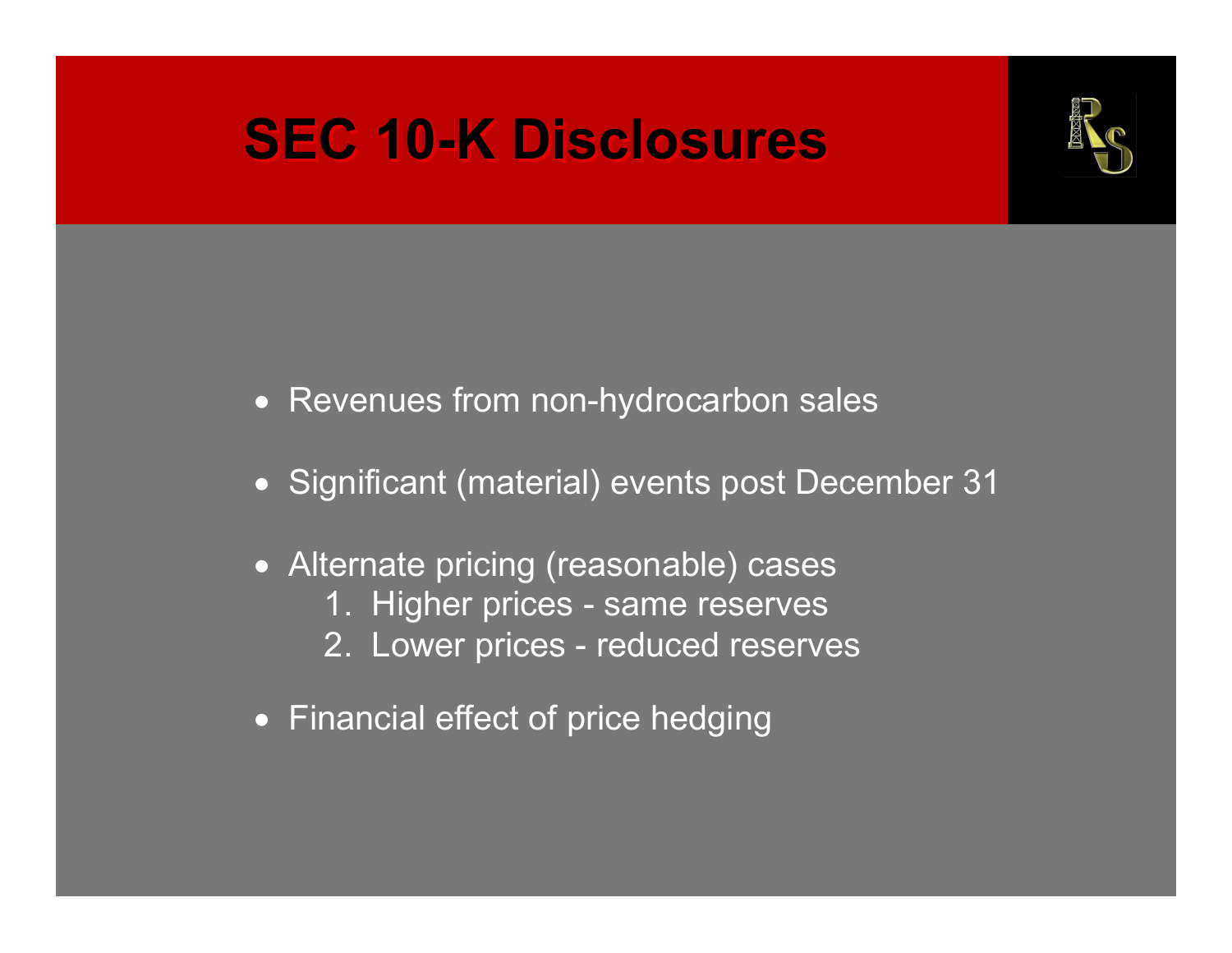# **"Regulation "Regulation without Representation ?" without Representation ?"**



- Argument has been made that a combination of technology and SOX is driving SEC Staff to create and impose new rules or regulations "on the fly" without industry input
- Typical federal regulations result from "Notice of Proposed Rulemaking" (NOPR) inviting input from the industry to be regulated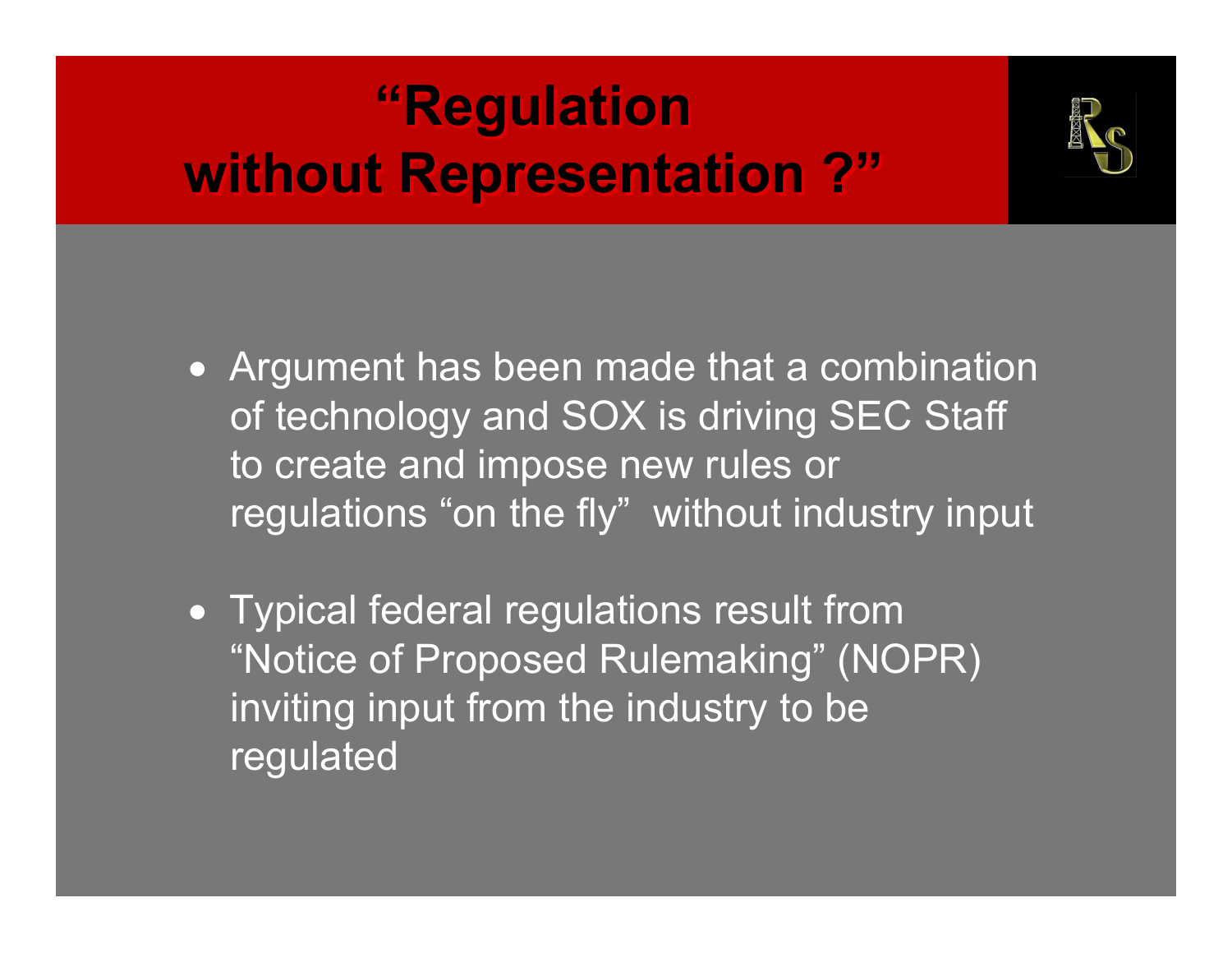#### **Canadian Update Canadian Update**



- National Instrument 51-101 supercedes prior reserves reporting requirement (old regulation 2-B)
- Revised definitions of all reserves categories NI 51-101 proved reserves similar to US SEC
- Requires annual reporting of proved AND probable reserves
- Allows reporting of proved and probable and possible reserves
- Requires third-party verification of reserves (large producers exempted)
- Glenn Robinson (engineer) and David Elliott (geologist) as employees of Alberta Securities Commission are functional equivalent of SEC engineers
- Requires reporting of aggregate proved reserves at corporate level of P-90; not clear about how this is to be done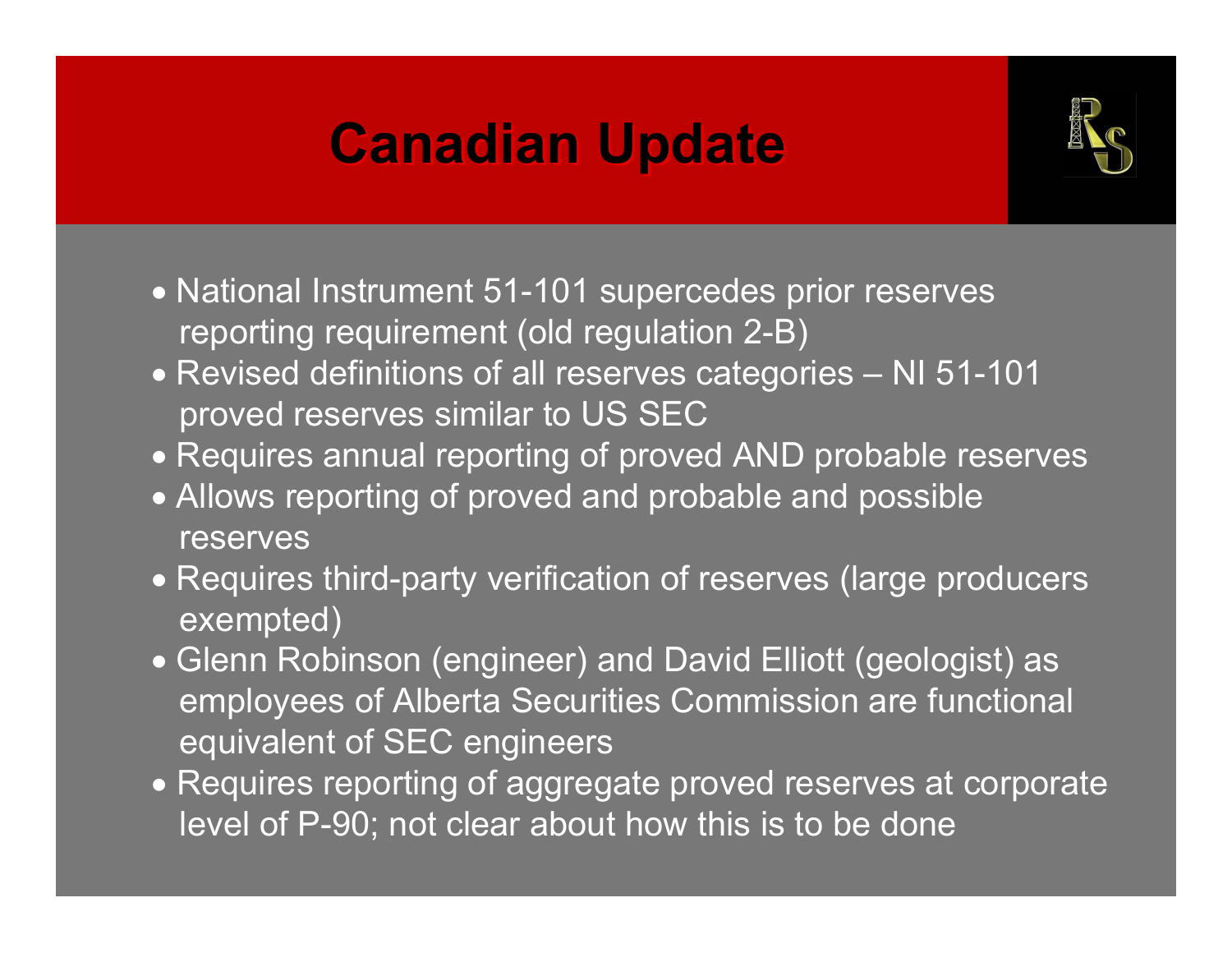

# **Questions / Comments ? Questions / Comments ?**

http://www.spegcs.org/en/studygroups/display.asp?sgid=6